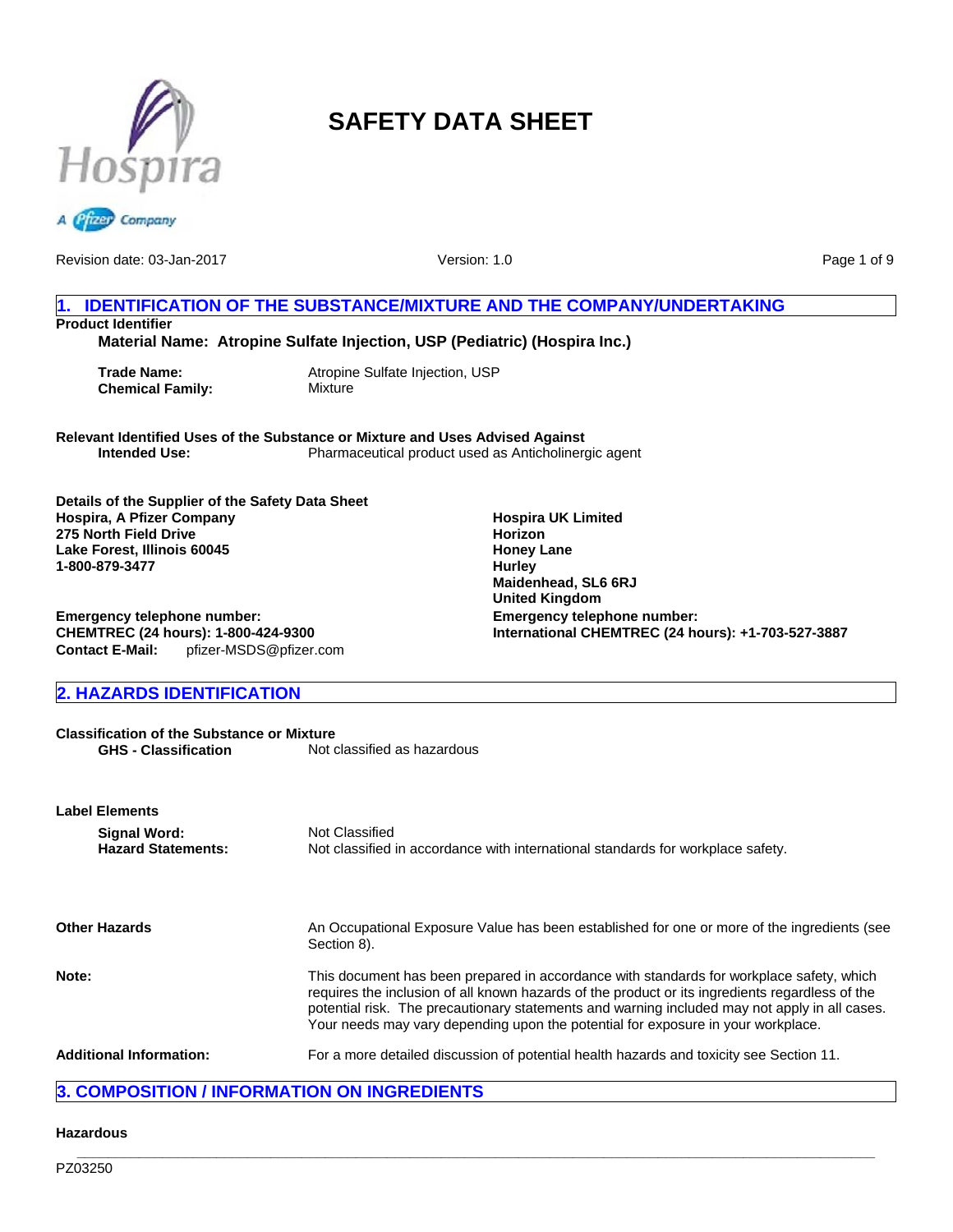**Material Name: Atropine Sulfate Injection, USP (Pediatric) (Hospira Inc.) Revision date: 03-Jan-2017**

#### **Page 2 of 9**

**Version: 1.0**

| Ingredient                    | <b>CAS Number</b> | EU                           | <b>GHS Classification</b>                  | %     |
|-------------------------------|-------------------|------------------------------|--------------------------------------------|-------|
|                               |                   | <b>EINECS/ELINCS</b><br>List |                                            |       |
| SODIUM CHLORIDE               | 7647-14-5         | 231-598-3                    | Not Listed                                 |       |
| SODIUM HYDROXIDE              | 1310-73-2         | 215-185-5                    | Skin Corr. 1A (H314)                       | $***$ |
| Atropine sulfate, monohydrate | 5908-99-6         | 200-235-0                    | Acute Tox. 2 (H300)<br>Acute Tox. 2 (H330) | 0.005 |
| Sulfuric acid                 | 7664-93-9         | 231-639-5                    | Skin Corr. 1A (H314)                       | $***$ |

**\_\_\_\_\_\_\_\_\_\_\_\_\_\_\_\_\_\_\_\_\_\_\_\_\_\_\_\_\_\_\_\_\_\_\_\_\_\_\_\_\_\_\_\_\_\_\_\_\_\_\_\_\_\_\_\_\_\_\_\_\_\_\_\_\_\_\_\_\_\_\_\_\_\_\_\_\_\_\_\_\_\_\_\_\_\_\_\_\_\_\_\_\_\_\_\_\_\_\_\_\_\_\_**

| <b>Ingredient</b>   | <b>CAS Number</b> | EU<br><b>EINECS/ELINCS</b><br>List | <b>GHS Classification</b> | % |
|---------------------|-------------------|------------------------------------|---------------------------|---|
| Water for Injection | 7732-18-5         | 231-791-2                          | Not Listed                |   |

#### **Additional Information:** \* Proprietary

\*\* to adjust pH

Ingredient(s) indicated as hazardous have been assessed under standards for workplace safety.

 In accordance with 29 CFR 1910.1200, the exact percentage composition of this mixture has been withheld as a trade secret.

#### **For the full text of the CLP/GHS abbreviations mentioned in this Section, see Section 16**

### **4. FIRST AID MEASURES**

| <b>Description of First Aid Measures</b><br><b>Eve Contact:</b>                                                                                                           | Flush with water while holding eyelids open for at least 15 minutes. If irritation occurs or<br>persists, get medical attention.                                                      |
|---------------------------------------------------------------------------------------------------------------------------------------------------------------------------|---------------------------------------------------------------------------------------------------------------------------------------------------------------------------------------|
| <b>Skin Contact:</b>                                                                                                                                                      | Remove contaminated clothing and wash exposed area with soap and water. Obtain medical<br>assistance if irritation occurs.                                                            |
| Ingestion:                                                                                                                                                                | Never give anything by mouth to an unconscious person. Wash out mouth with water. Do not<br>induce vomiting unless directed by medical personnel. Seek medical attention immediately. |
| Inhalation:                                                                                                                                                               | Remove to fresh air and keep patient at rest. Seek medical attention immediately.                                                                                                     |
| Most Important Symptoms and Effects, Both Acute and Delayed<br><b>Symptoms and Effects of</b><br>Exposure:<br><b>Medical Conditions</b><br><b>Aggravated by Exposure:</b> | For information on potential signs and symptoms of exposure, See Section 2 - Hazards<br>Identification and/or Section 11 - Toxicological Information.<br>None known                   |

**Indication of the Immediate Medical Attention and Special Treatment Needed Notes to Physician:** 

## **5. FIRE FIGHTING MEASURES**

**Extinguishing Media:** As for primary cause of fire.

**Special Hazards Arising from the Substance or Mixture Hazardous Combustion Products:** Formation of toxic gases is possible during heating or fire. May include oxides of carbon and products of nitrogen

**\_\_\_\_\_\_\_\_\_\_\_\_\_\_\_\_\_\_\_\_\_\_\_\_\_\_\_\_\_\_\_\_\_\_\_\_\_\_\_\_\_\_\_\_\_\_\_\_\_\_\_\_\_\_\_\_\_\_\_\_\_\_\_\_\_\_\_\_\_\_\_\_\_\_\_\_\_\_\_\_\_\_\_\_\_\_\_\_\_\_\_\_\_\_\_\_\_\_\_\_\_\_\_**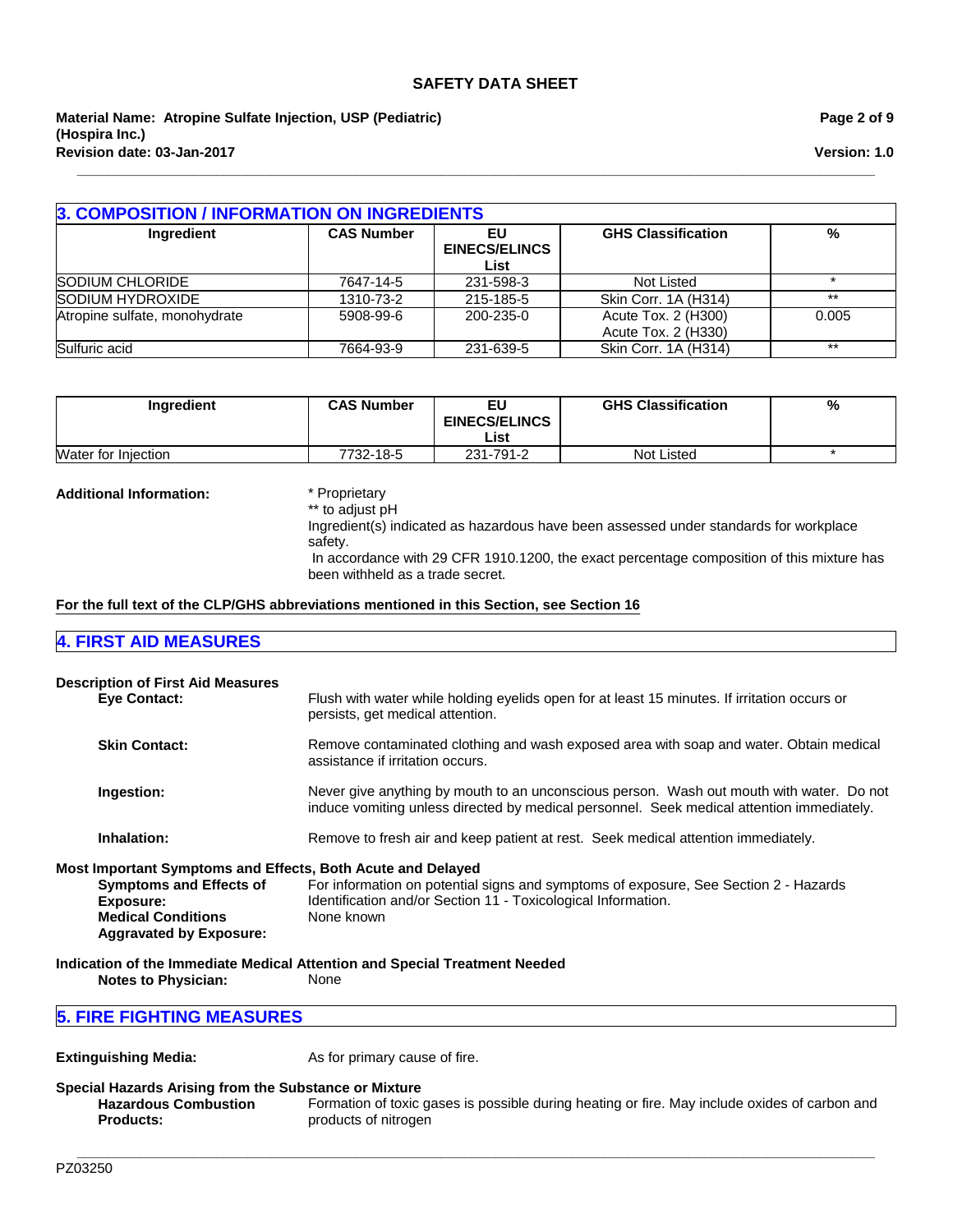**Revision date: 03-Jan-2017 Material Name: Atropine Sulfate Injection, USP (Pediatric) (Hospira Inc.)**

**Fire / Explosion Hazards:** Not applicable

#### **Advice for Fire-Fighters**

During all fire fighting activities, wear appropriate protective equipment, including self-contained breathing apparatus.

## **6. ACCIDENTAL RELEASE MEASURES**

#### **Personal Precautions, Protective Equipment and Emergency Procedures**

Personnel involved in clean-up should wear appropriate personal protective equipment (see Section 8). Minimize exposure.

#### **Environmental Precautions**

Place waste in an appropriately labeled, sealed container for disposal. Care should be taken to avoid environmental release.

| Methods and Material for Containment and Cleaning Up<br><b>Measures for Cleaning /</b><br><b>Collecting:</b> | Contain the source of spill if it is safe to do so. Collect spill with absorbent material. Clean spill<br>area thoroughly. |
|--------------------------------------------------------------------------------------------------------------|----------------------------------------------------------------------------------------------------------------------------|
| <b>Additional Consideration for</b>                                                                          | Non-essential personnel should be evacuated from affected area. Report emergency                                           |
| Large Spills:                                                                                                | situations immediately. Clean up operations should only be undertaken by trained personnel.                                |

## **7. HANDLING AND STORAGE**

#### **Precautions for Safe Handling**

Avoid breathing mist or aerosols. Avoid contact with eyes, skin and clothing. When handling, use appropriate personal protective equipment (see Section 8). Wash thoroughly after handling. Releases to the environment should be avoided. Review and implement appropriate technical and procedural waste water and waste disposal measures to prevent occupational exposure or environmental releases. Potential points of process emissions of this material to the atmosphere should be controlled with dust collectors, HEPA filtration systems or other equivalent controls.

#### **Conditions for Safe Storage, Including any Incompatibilities**

| <b>Storage Conditions:</b> | Store as directed by product packaging. |
|----------------------------|-----------------------------------------|
| Incompatible Materials:    | None                                    |
| Specific end use(s):       | Pharmaceutical drug product             |

## **8. EXPOSURE CONTROLS / PERSONAL PROTECTION**

#### **Control Parameters**

**Refer to available public information for specific member state Occupational Exposure Limits.**

| <b>SODIUM CHLORIDE</b>                |                       |
|---------------------------------------|-----------------------|
| Latvia OEL - TWA                      | 5 mg/m $3$            |
| Lithuania OEL - TWA                   | 5 mg/ $m3$            |
| <b>SODIUM HYDROXIDE</b>               |                       |
| <b>ACGIH Ceiling Threshold Limit:</b> | 2 mg/m <sup>3</sup>   |
| <b>Australia PEAK</b>                 | 2 mg/m $3$            |
| <b>Austria OEL - MAKs</b>             | 2 mg/m <sup>3</sup>   |
| <b>Bulgaria OEL - TWA</b>             | 2.0 mg/m <sup>3</sup> |
| <b>Czech Republic OEL - TWA</b>       | 1 mg/m $3$            |
| <b>Estonia OEL - TWA</b>              | 1 mg/m $3$            |
| <b>France OEL - TWA</b>               | 2 mg/m $3$            |
| Greece OEL - TWA                      | 2 mg/m <sup>3</sup>   |
| <b>Hungary OEL - TWA</b>              | 2 mg/m $3$            |
| Japan - OELs - Ceilings               | 2 mg/m $3$            |
|                                       |                       |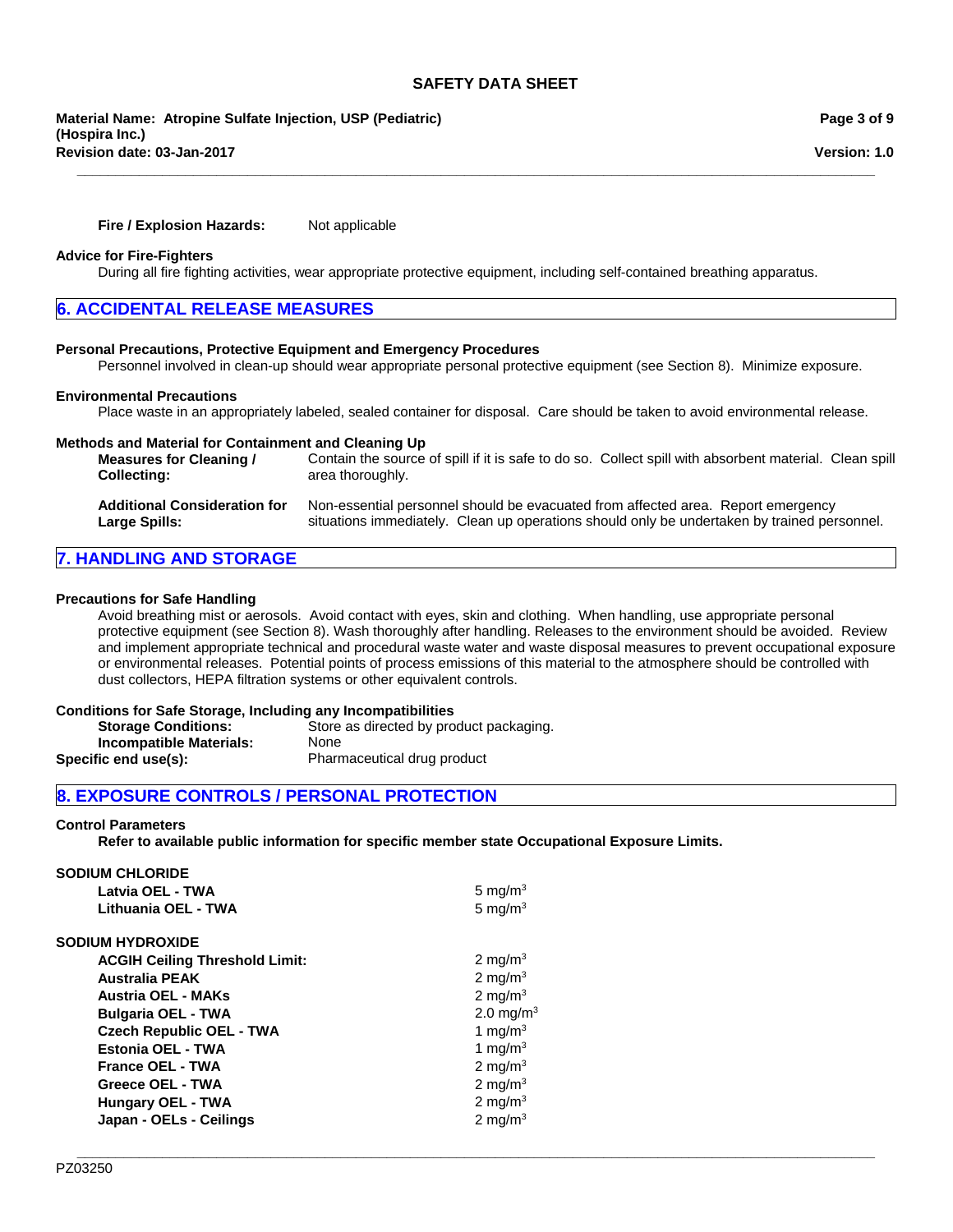**\_\_\_\_\_\_\_\_\_\_\_\_\_\_\_\_\_\_\_\_\_\_\_\_\_\_\_\_\_\_\_\_\_\_\_\_\_\_\_\_\_\_\_\_\_\_\_\_\_\_\_\_\_\_\_\_\_\_\_\_\_\_\_\_\_\_\_\_\_\_\_\_\_\_\_\_\_\_\_\_\_\_\_\_\_\_\_\_\_\_\_\_\_\_\_\_\_\_\_\_\_\_\_**

**Revision date: 03-Jan-2017 Material Name: Atropine Sulfate Injection, USP (Pediatric) (Hospira Inc.)**

**Page 4 of 9**

**Version: 1.0**

| <b>8. EXPOSURE CONTROLS / PERSONAL PROTECTION</b> |                          |
|---------------------------------------------------|--------------------------|
| Latvia OEL - TWA                                  | $0.5 \text{ mg/m}^3$     |
| <b>OSHA - Final PELS - TWAs:</b>                  | 2 mg/m $3$               |
| <b>Poland OEL - TWA</b>                           | $0.5 \text{ mg/m}^3$     |
| Slovakia OEL - TWA                                | 2 mg/m $3$               |
| Slovenia OEL - TWA                                | 2 mg/m $3$               |
| <b>Sweden OEL - TWAs</b>                          | 1 mg/ $m3$               |
| <b>Switzerland OEL -TWAs</b>                      | 2 mg/m $3$               |
|                                                   |                          |
| Atropine sulfate, monohydrate                     |                          |
| <b>Pfizer OEL TWA-8 Hr:</b>                       | $4\mu$ g/m <sup>3</sup>  |
|                                                   |                          |
| <b>Sulfuric acid</b>                              |                          |
| <b>ACGIH Threshold Limit Value (TWA)</b>          | 0.2 mg/m <sup>3</sup>    |
| <b>Australia STEL</b>                             | $3$ mg/m <sup>3</sup>    |
| <b>Australia TWA</b>                              | 1 mg/m $3$               |
| <b>Austria OEL - MAKs</b>                         | 0.1 mg/m <sup>3</sup>    |
| <b>Belgium OEL - TWA</b>                          | $0.2 \text{ mg/m}^3$     |
| <b>Bulgaria OEL - TWA</b>                         | $0.05$ mg/m <sup>3</sup> |
| <b>Cyprus OEL - TWA</b>                           | $0.05$ mg/m <sup>3</sup> |
| <b>Czech Republic OEL - TWA</b>                   | 1 mg/m $3$               |
|                                                   | $0.05$ mg/m <sup>3</sup> |
| <b>Denmark OEL - TWA</b>                          | $0.05$ mg/m <sup>3</sup> |
| <b>Estonia OEL - TWA</b>                          | 1 mg/m $3$               |
| <b>Finland OEL - TWA</b>                          | $0.05$ mg/m <sup>3</sup> |
| <b>France OEL - TWA</b>                           | $0.05$ mg/m <sup>3</sup> |
| Germany - TRGS 900 - TWAs                         | 0.1 mg/m <sup>3</sup>    |
| Germany (DFG) - MAK                               | 0.1 mg/m <sup>3</sup>    |
| <b>Greece OEL - TWA</b>                           | $0.05$ mg/m <sup>3</sup> |
| <b>Hungary OEL - TWA</b>                          | $0.05$ mg/m <sup>3</sup> |
| <b>Ireland OEL - TWAs</b>                         | $0.05$ ppm               |
| Italy OEL - TWA                                   | $0.05$ mg/m <sup>3</sup> |
| Japan - OELs - Ceilings                           | 1 mg/m $3$               |
| Latvia OEL - TWA                                  | $0.05$ mg/m <sup>3</sup> |
| Lithuania OEL - TWA                               | $0.05$ mg/m <sup>3</sup> |
| <b>Luxembourg OEL - TWA</b>                       | $0.05$ mg/m <sup>3</sup> |
| <b>Malta OEL - TWA</b>                            | $0.05$ mg/m <sup>3</sup> |
| <b>Netherlands OEL - TWA</b>                      | $0.05$ mg/m <sup>3</sup> |
| <b>OSHA - Final PELS - TWAs:</b>                  | 1 mg/ $m3$               |
| Poland OEL - TWA                                  | $0.05$ mg/m <sup>3</sup> |
| <b>Portugal OEL - TWA</b>                         | $0.05$ mg/m <sup>3</sup> |
| Romania OEL - TWA                                 | $0.05$ mg/m <sup>3</sup> |
| Slovakia OEL - TWA                                | 0.1 mg/ $m^3$            |
| Slovenia OEL - TWA                                | $0.05$ mg/m <sup>3</sup> |
| Spain OEL - TWA                                   | $0.05$ mg/m <sup>3</sup> |
| <b>Sweden OEL - TWAs</b>                          | 0.1 mg/m <sup>3</sup>    |
| <b>Switzerland OEL -TWAs</b>                      | 0.1 mg/m <sup>3</sup>    |
| Vietnam OEL - TWAs                                | 1 mg/m $3$               |
|                                                   |                          |

## **SODIUM CHLORIDE**

**Pfizer Occupational Exposure** OEB 1 (control exposure to the range of 1000ug/m<sup>3</sup> to 3000ug/m<sup>3</sup>) **Band (OEB):**

**\_\_\_\_\_\_\_\_\_\_\_\_\_\_\_\_\_\_\_\_\_\_\_\_\_\_\_\_\_\_\_\_\_\_\_\_\_\_\_\_\_\_\_\_\_\_\_\_\_\_\_\_\_\_\_\_\_\_\_\_\_\_\_\_\_\_\_\_\_\_\_\_\_\_\_\_\_\_\_\_\_\_\_\_\_\_\_\_\_\_\_\_\_\_\_\_\_\_\_\_\_\_\_**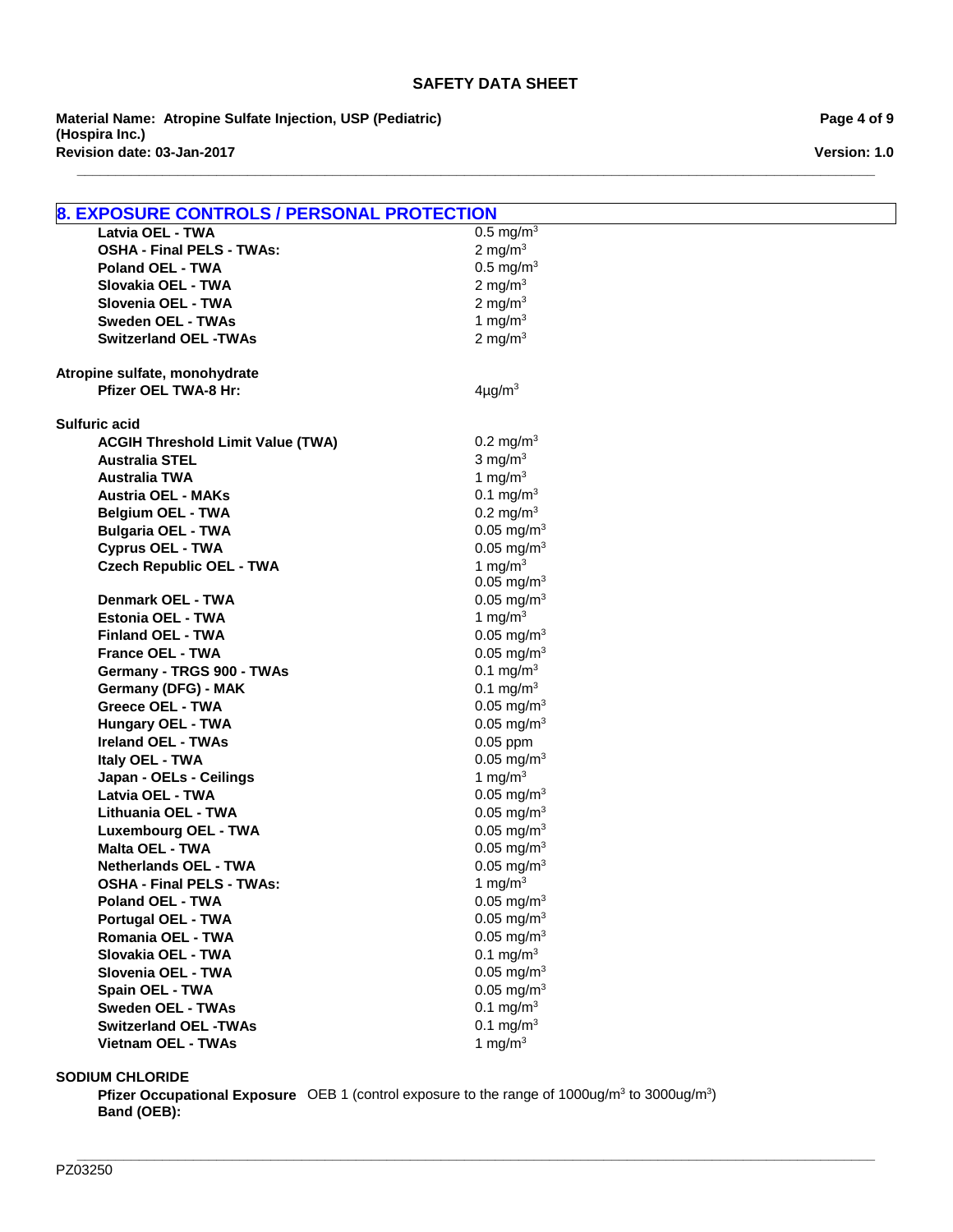**\_\_\_\_\_\_\_\_\_\_\_\_\_\_\_\_\_\_\_\_\_\_\_\_\_\_\_\_\_\_\_\_\_\_\_\_\_\_\_\_\_\_\_\_\_\_\_\_\_\_\_\_\_\_\_\_\_\_\_\_\_\_\_\_\_\_\_\_\_\_\_\_\_\_\_\_\_\_\_\_\_\_\_\_\_\_\_\_\_\_\_\_\_\_\_\_\_\_\_\_\_\_\_**

**Revision date: 03-Jan-2017 Material Name: Atropine Sulfate Injection, USP (Pediatric) (Hospira Inc.)**

#### **Page 5 of 9**

**Version: 1.0**

## **8. EXPOSURE CONTROLS / PERSONAL PROTECTION**

| <b>Exposure Controls</b>       |                                                                                                                                                                                                                                                                                                                                                                                                 |
|--------------------------------|-------------------------------------------------------------------------------------------------------------------------------------------------------------------------------------------------------------------------------------------------------------------------------------------------------------------------------------------------------------------------------------------------|
| <b>Engineering Controls:</b>   | Engineering controls should be used as the primary means to control exposures. General<br>room ventilation is adequate unless the process generates dust, mist or fumes. Keep airborne<br>contamination levels below the exposure limits listed above in this section.                                                                                                                          |
| <b>Personal Protective</b>     | Refer to applicable national standards and regulations in the selection and use of personal                                                                                                                                                                                                                                                                                                     |
| Equipment:                     | protective equipment (PPE).                                                                                                                                                                                                                                                                                                                                                                     |
| Hands:                         | Impervious disposable gloves (e.g. Nitrile, etc.) (double recommended) if skin contact with drug<br>product is possible and for bulk processing operations. (Protective gloves must meet the<br>standards in accordance with EN374, ASTM F1001 or international equivalent.)                                                                                                                    |
| Eyes:                          | Wear safety glasses or goggles if eye contact is possible. (Eye protection must meet the<br>standards in accordance with EN166, ANSI Z87.1 or international equivalent.)                                                                                                                                                                                                                        |
| Skin:                          | Impervious disposable protective clothing is recommended if skin contact with drug product is<br>possible and for bulk processing operations. (Protective clothing must meet the standards in<br>accordance with EN13982, ANSI 103 or international equivalent.)                                                                                                                                |
| <b>Respiratory protection:</b> | Under normal conditions of use, if the applicable Occupational Exposure Limit (OEL) is<br>exceeded, wear an appropriate respirator with a protection factor sufficient to control exposures<br>to below the OEL (e.g. particulate respirator with a full mask, P3 filter). (Respirators must meet<br>the standards in accordance with EN136, EN143, ASTM F2704-10 or international equivalent.) |

## **9. PHYSICAL AND CHEMICAL PROPERTIES**

| <b>Physical State:</b><br>Odor:<br><b>Molecular Formula:</b>                                                                                                                                                   | Liquid<br>No data available.<br>Mixture                                                               |                                                             | Color:<br><b>Odor Threshold:</b><br><b>Molecular Weight:</b> | Colorless<br>No data available.<br>Mixture |
|----------------------------------------------------------------------------------------------------------------------------------------------------------------------------------------------------------------|-------------------------------------------------------------------------------------------------------|-------------------------------------------------------------|--------------------------------------------------------------|--------------------------------------------|
| <b>Solvent Solubility:</b><br><b>Water Solubility:</b><br>pH:<br>Melting/Freezing Point (°C):<br><b>Boiling Point (°C):</b><br>Partition Coefficient: (Method, pH, Endpoint, Value)<br><b>SODIUM HYDROXIDE</b> | No data available<br>Soluble<br>$4.2(3.0-6.5)$<br>No data available<br>No data available.             |                                                             |                                                              |                                            |
| No data available<br><b>SODIUM CHLORIDE</b><br>No data available<br><b>Sulfuric acid</b><br>No data available<br>Atropine sulfate, monohydrate<br>No data available                                            |                                                                                                       |                                                             |                                                              |                                            |
| <b>Water for Injection</b><br>No data available<br>Decomposition Temperature (°C):                                                                                                                             | No data available.                                                                                    |                                                             |                                                              |                                            |
| <b>Evaporation Rate (Gram/s):</b><br>Vapor Pressure (kPa):<br>Vapor Density (g/ml):<br><b>Relative Density:</b><br><b>Viscosity:</b>                                                                           | No data available<br>No data available<br>No data available<br>No data available<br>No data available |                                                             |                                                              |                                            |
| <b>Flammablity:</b><br>Autoignition Temperature (Solid) (°C):<br><b>Flammability (Solids):</b><br>Flash Point (Liquid) (°C):                                                                                   |                                                                                                       | No data available<br>No data available<br>No data available |                                                              |                                            |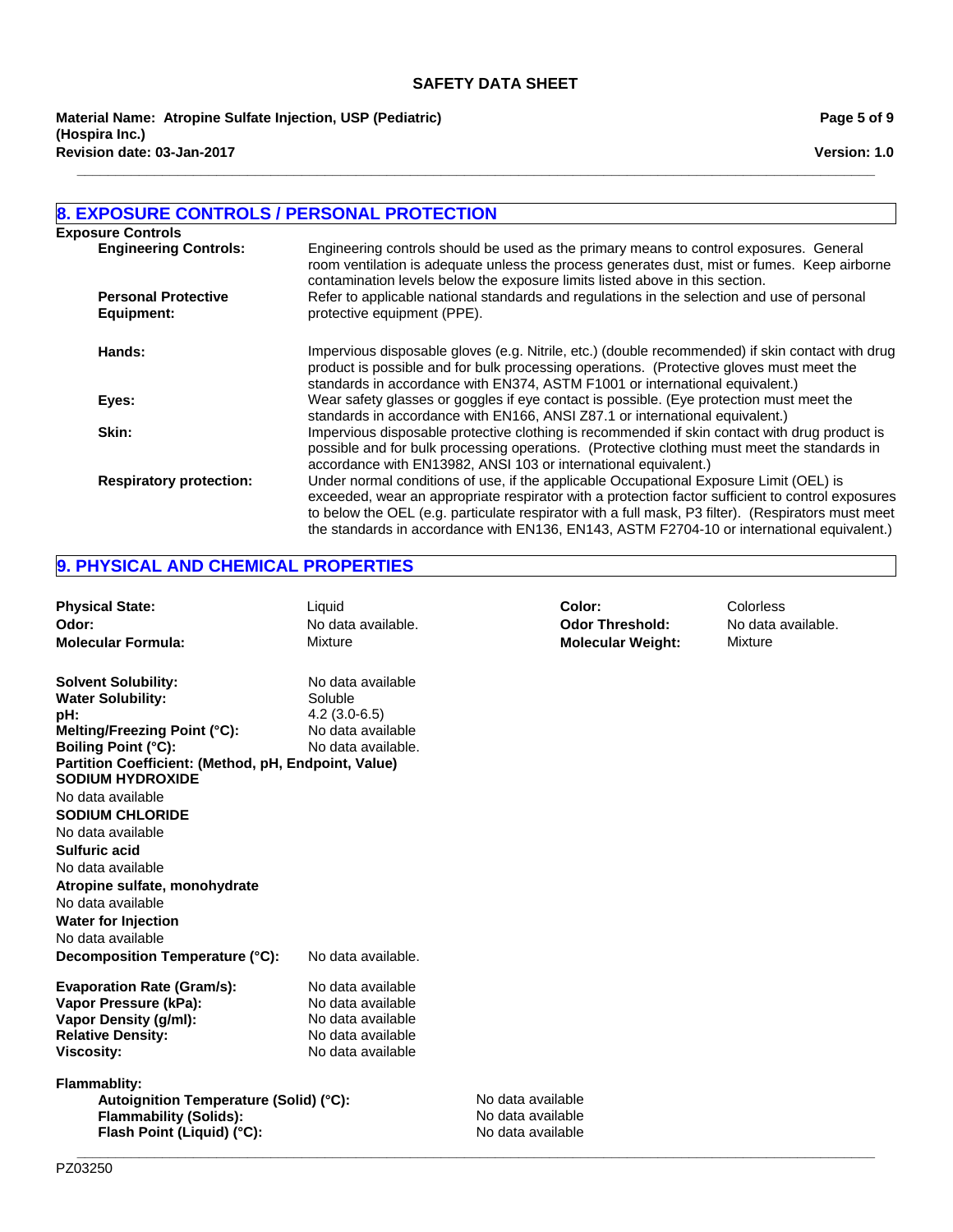**\_\_\_\_\_\_\_\_\_\_\_\_\_\_\_\_\_\_\_\_\_\_\_\_\_\_\_\_\_\_\_\_\_\_\_\_\_\_\_\_\_\_\_\_\_\_\_\_\_\_\_\_\_\_\_\_\_\_\_\_\_\_\_\_\_\_\_\_\_\_\_\_\_\_\_\_\_\_\_\_\_\_\_\_\_\_\_\_\_\_\_\_\_\_\_\_\_\_\_\_\_\_\_**

**Material Name: Atropine Sulfate Injection, USP (Pediatric) (Hospira Inc.) Revision date: 03-Jan-2017**

**Page 6 of 9**

**Version: 1.0**

**Upper Explosive Limits (Liquid) (% by Vol.):** No data available Lower Explosive Limits (Liquid) (% by Vol.): No data available **Polymerization:** Will not occur

## **10. STABILITY AND REACTIVITY**

| <b>Reactivity:</b><br><b>Chemical Stability:</b> | No data available<br>Stable under normal conditions of use.                    |
|--------------------------------------------------|--------------------------------------------------------------------------------|
| <b>Possibility of Hazardous Reactions</b>        |                                                                                |
| <b>Oxidizing Properties:</b>                     | None                                                                           |
| <b>Conditions to Avoid:</b>                      | Fine particles (such as dust and mists) may fuel fires/explosions.             |
| <b>Incompatible Materials:</b>                   | None                                                                           |
| <b>Hazardous Decomposition</b>                   | Thermal decomposition products include oxides of carbon, nitrogen, and sulfur. |
| <b>Products:</b>                                 |                                                                                |

## **11. TOXICOLOGICAL INFORMATION**

## **Information on Toxicological Effects**

**General Information:** The information included in this section describes the potential hazards of the individual ingredients. **Short Term:** May cause central nervous system effects.<br>**Known Clinical Effects:** Magnum lingestion of this material may cause effects Ingestion of this material may cause effects similar to those seen in clinical use including dry mouth, drowsiness, headache, dizziness, nausea, vomiting, weakness, anxiety and dilated pupils. Cases of severe overdose may lead to respiratory depression.

#### **Acute Toxicity: (Species, Route, End Point, Dose)**

#### **SODIUM CHLORIDE**

MouseOralLD 504g/kg RabbitDermalLD 50>10g/kg RatSub-tenon injection (eye)LC50/1hr >42g/m3 RatOralLD 503g/kg

#### **Sulfuric acid**

Rat Oral LD50 2140mg/kg

#### **Atropine sulfate, monohydrate**

RatOralLD50 500-600mg/kg

**Acute Toxicity Comments:** A greater than symbol (>) indicates that the toxicity endpoint being tested was not achievable at the highest dose used in the test.

#### **Irritation / Sensitization: (Study Type, Species, Severity)**

#### **SODIUM CHLORIDE**

Skin IrritationRabbitMild Eye IrritationRabbitMild

**Sulfuric acid**

Eye IrritationRabbitSevere

#### **Reproduction & Developmental Toxicity: (Study Type, Species, Route, Dose, End Point, Effect(s))**

**\_\_\_\_\_\_\_\_\_\_\_\_\_\_\_\_\_\_\_\_\_\_\_\_\_\_\_\_\_\_\_\_\_\_\_\_\_\_\_\_\_\_\_\_\_\_\_\_\_\_\_\_\_\_\_\_\_\_\_\_\_\_\_\_\_\_\_\_\_\_\_\_\_\_\_\_\_\_\_\_\_\_\_\_\_\_\_\_\_\_\_\_\_\_\_\_\_\_\_\_\_\_\_**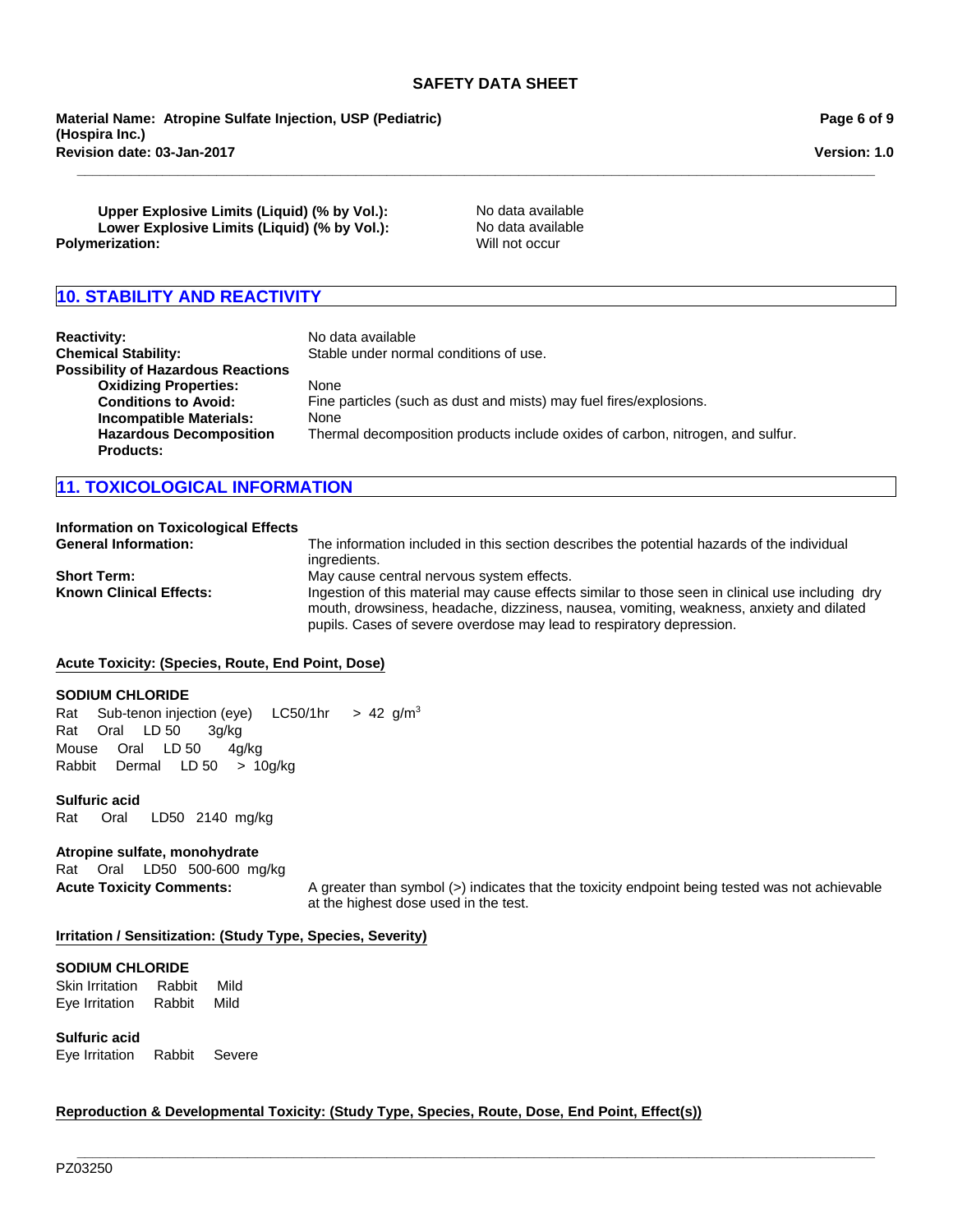**\_\_\_\_\_\_\_\_\_\_\_\_\_\_\_\_\_\_\_\_\_\_\_\_\_\_\_\_\_\_\_\_\_\_\_\_\_\_\_\_\_\_\_\_\_\_\_\_\_\_\_\_\_\_\_\_\_\_\_\_\_\_\_\_\_\_\_\_\_\_\_\_\_\_\_\_\_\_\_\_\_\_\_\_\_\_\_\_\_\_\_\_\_\_\_\_\_\_\_\_\_\_\_**

**Revision date: 03-Jan-2017 Material Name: Atropine Sulfate Injection, USP (Pediatric) (Hospira Inc.)**

## **11. TOXICOLOGICAL INFORMATION**

#### **Atropine sulfate, monohydrate**

Reproductive & Fertility-FemalesRatSubcutaneous200mg/kgLOELFertility Embryo / Fetal DevelopmentOral50mg/kgLOAELDevelopmental toxicity, Maternal toxicity Embryo / Fetal DevelopmentRatNot Teratogenic Embryo / Fetal DevelopmentDogLOELNot Teratogenic

#### **Genetic Toxicity: (Study Type, Cell Type/Organism, Result)**

#### **Atropine sulfate, monohydrate**

Bacterial Mutagenicity (Ames)*Salmonella* Negative

**Carcinogen Status:** The International Agency for Research on Cancer (IARC) and the United States National Toxicology Program (NTP) have classified 'occupational exposure to strong inorganic acid mists containing sulfuric acid' as a known human carcinogen. This classification applies only to sulfuric acid when generated as a mist. This classification is debated within the scientific community and there is disagreement as to whether or not a cause and effect relationship between cancer and 'occupational exposure to strong inorganic acid mists containing sulfuric acid' exists.

**Sulfuric acid**

**IARC:** Group 1 (Carcinogenic to Humans)

### **12. ECOLOGICAL INFORMATION**

| <b>Environmental Overview:</b>        | Environmental properties have not been thoroughly investigated. Releases to the environment<br>should be avoided. |
|---------------------------------------|-------------------------------------------------------------------------------------------------------------------|
| Toxicity:                             | No data available                                                                                                 |
| <b>Persistence and Degradability:</b> | No data available                                                                                                 |
| <b>Bio-accumulative Potential:</b>    | No data available                                                                                                 |
| <b>Mobility in Soil:</b>              | No data available                                                                                                 |

## **13. DISPOSAL CONSIDERATIONS**

**Waste Treatment Methods:** Dispose of waste in accordance with all applicable laws and regulations. Member State specific and Community specific provisions must be considered. Considering the relevant known environmental and human health hazards of the material, review and implement appropriate technical and procedural waste water and waste disposal measures to prevent occupational exposure and environmental release. It is recommended that waste minimization be practiced. The best available technology should be utilized to prevent environmental releases. This may include destructive techniques for waste and wastewater.

**\_\_\_\_\_\_\_\_\_\_\_\_\_\_\_\_\_\_\_\_\_\_\_\_\_\_\_\_\_\_\_\_\_\_\_\_\_\_\_\_\_\_\_\_\_\_\_\_\_\_\_\_\_\_\_\_\_\_\_\_\_\_\_\_\_\_\_\_\_\_\_\_\_\_\_\_\_\_\_\_\_\_\_\_\_\_\_\_\_\_\_\_\_\_\_\_\_\_\_\_\_\_\_**

## **14. TRANSPORT INFORMATION**

**The following refers to all modes of transportation unless specified below.**

PZ03250

**Page 7 of 9**

**Version: 1.0**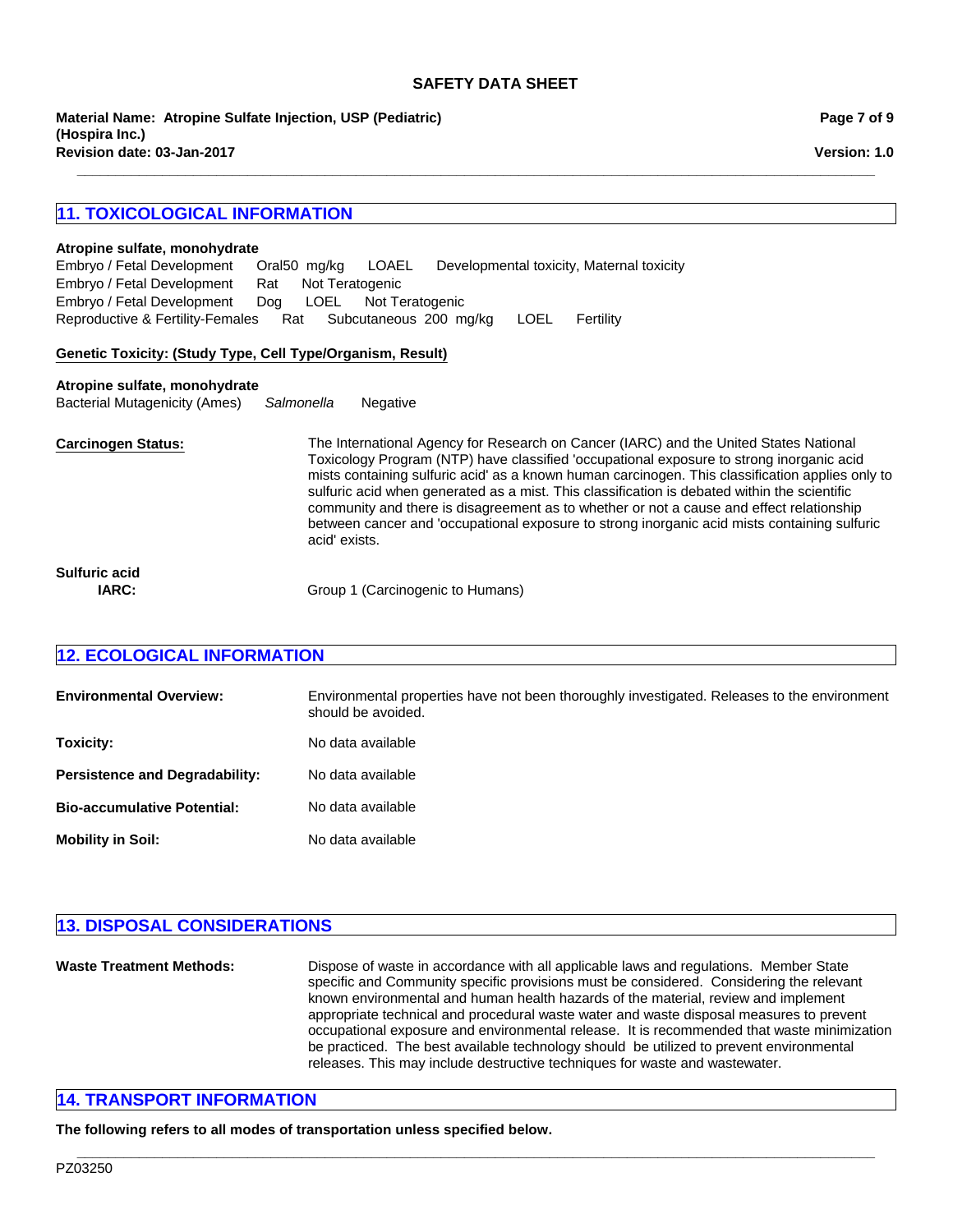**\_\_\_\_\_\_\_\_\_\_\_\_\_\_\_\_\_\_\_\_\_\_\_\_\_\_\_\_\_\_\_\_\_\_\_\_\_\_\_\_\_\_\_\_\_\_\_\_\_\_\_\_\_\_\_\_\_\_\_\_\_\_\_\_\_\_\_\_\_\_\_\_\_\_\_\_\_\_\_\_\_\_\_\_\_\_\_\_\_\_\_\_\_\_\_\_\_\_\_\_\_\_\_**

**\_\_\_\_\_\_\_\_\_\_\_\_\_\_\_\_\_\_\_\_\_\_\_\_\_\_\_\_\_\_\_\_\_\_\_\_\_\_\_\_\_\_\_\_\_\_\_\_\_\_\_\_\_\_\_\_\_\_\_\_\_\_\_\_\_\_\_\_\_\_\_\_\_\_\_\_\_\_\_\_\_\_\_\_\_\_\_\_\_\_\_\_\_\_\_\_\_\_\_\_\_\_\_**

**Revision date: 03-Jan-2017 Material Name: Atropine Sulfate Injection, USP (Pediatric) (Hospira Inc.)**

**Page 8 of 9**

**Version: 1.0**

Not regulated for transport under USDOT, EUADR, IATA, or IMDG regulations.

## **15. REGULATORY INFORMATION**

**Safety, Health and Environmental Regulations/Legislation Specific for the Substance or Mixture**

| <b>SODIUM CHLORIDE</b>                             |                      |
|----------------------------------------------------|----------------------|
| <b>CERCLA/SARA 313 Emission reporting</b>          | Not Listed           |
| <b>California Proposition 65</b>                   | Not Listed           |
| Inventory - United States TSCA - Sect. 8(b)        | Present              |
| <b>Australia (AICS):</b>                           | Present              |
| <b>EU EINECS/ELINCS List</b>                       | 231-598-3            |
| <b>Water for Injection</b>                         |                      |
| <b>CERCLA/SARA 313 Emission reporting</b>          | Not Listed           |
| <b>California Proposition 65</b>                   | <b>Not Listed</b>    |
| <b>Inventory - United States TSCA - Sect. 8(b)</b> | Present              |
| <b>Australia (AICS):</b>                           | Present              |
| <b>REACH - Annex IV - Exemptions from the</b>      | Present              |
| obligations of Register:                           |                      |
| <b>EU EINECS/ELINCS List</b>                       | 231-791-2            |
| <b>SODIUM HYDROXIDE</b>                            |                      |
| <b>CERCLA/SARA 313 Emission reporting</b>          | <b>Not Listed</b>    |
| <b>CERCLA/SARA Hazardous Substances</b>            | 1000 lb              |
| and their Reportable Quantities:                   | 454 kg<br>Not Listed |
| <b>California Proposition 65</b>                   |                      |
| Inventory - United States TSCA - Sect. 8(b)        | Present              |
| <b>Australia (AICS):</b>                           | Present              |
| <b>Standard for the Uniform Scheduling</b>         | Schedule 5           |
| for Drugs and Poisons:                             | Schedule 6           |
| <b>EU EINECS/ELINCS List</b>                       | 215-185-5            |
| Atropine sulfate, monohydrate                      |                      |
| <b>CERCLA/SARA 313 Emission reporting</b>          | Not Listed           |
| <b>California Proposition 65</b>                   | <b>Not Listed</b>    |
| <b>Inventory - United States TSCA - Sect. 8(b)</b> | Listed               |
| <b>Australia (AICS):</b>                           | Present              |
| <b>EU EINECS/ELINCS List</b>                       | 200-235-0            |
| Sulfuric acid                                      |                      |
| <b>CERCLA/SARA 313 Emission reporting</b>          | 1.0%                 |